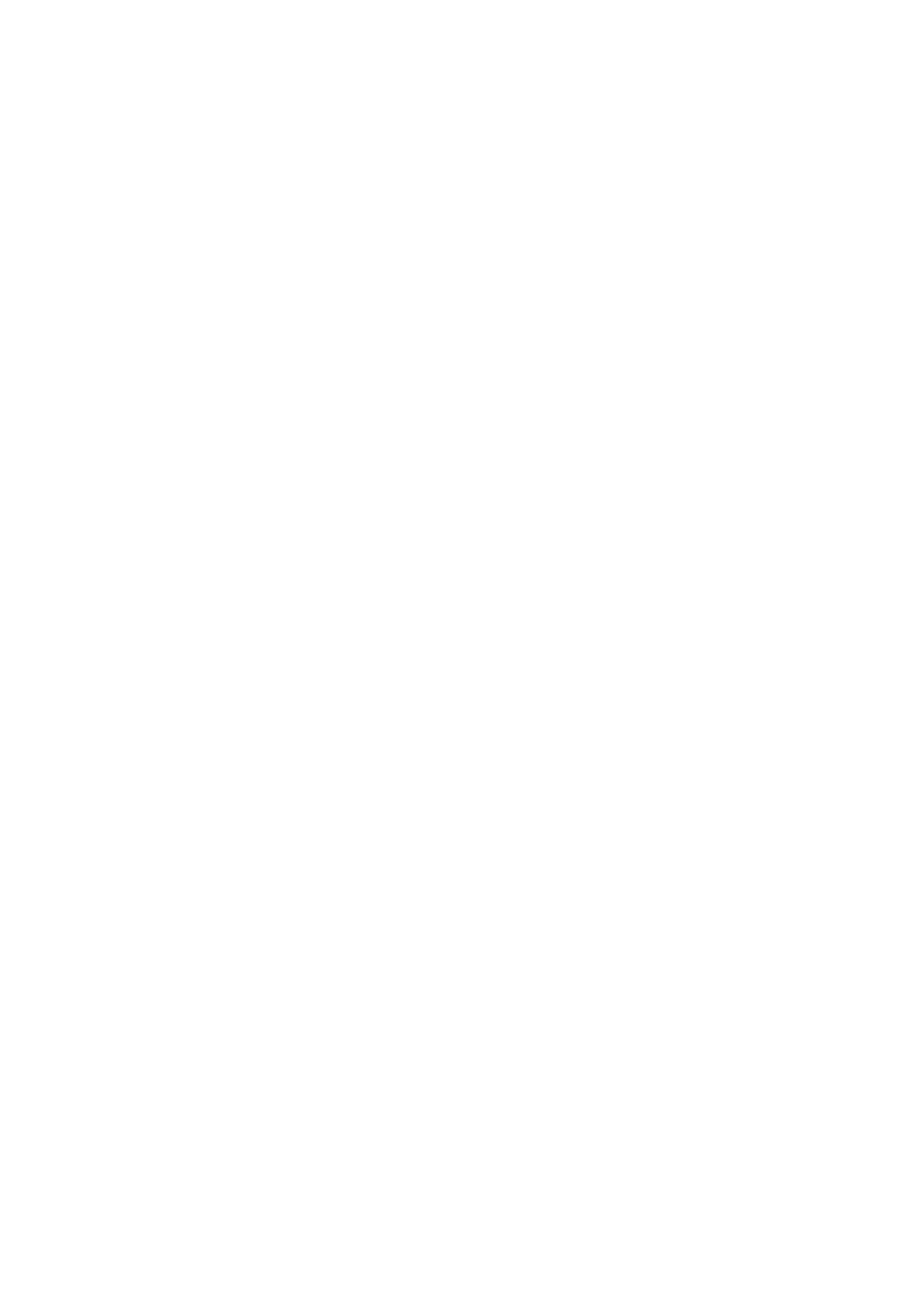**Protective Wraps**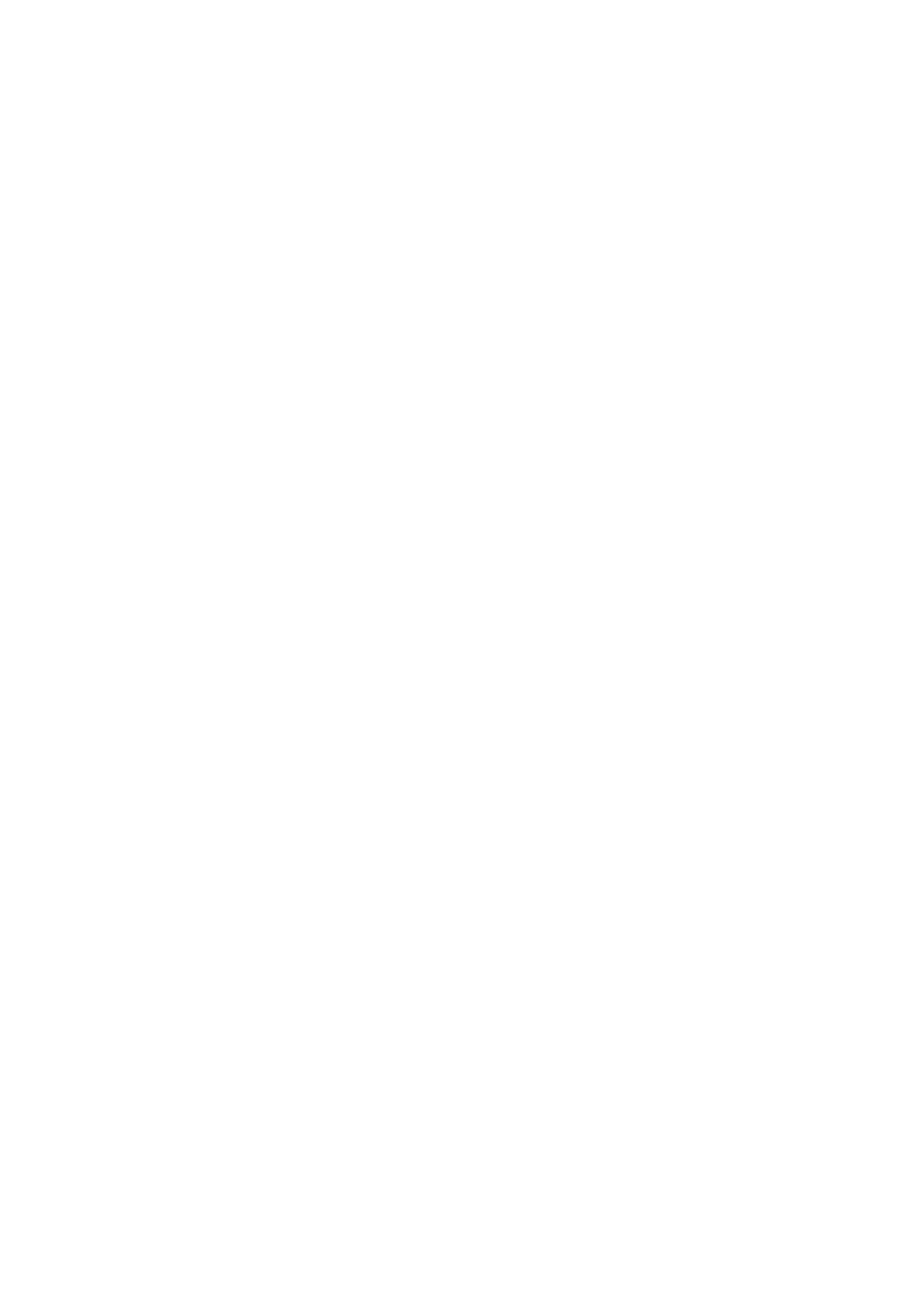# **Protective Wraps**

# Transcultural aid for families

Kitlyn Tjin A Djie

Irene Zwaan

Dedicated to Ellen Meijer (1944-2020)

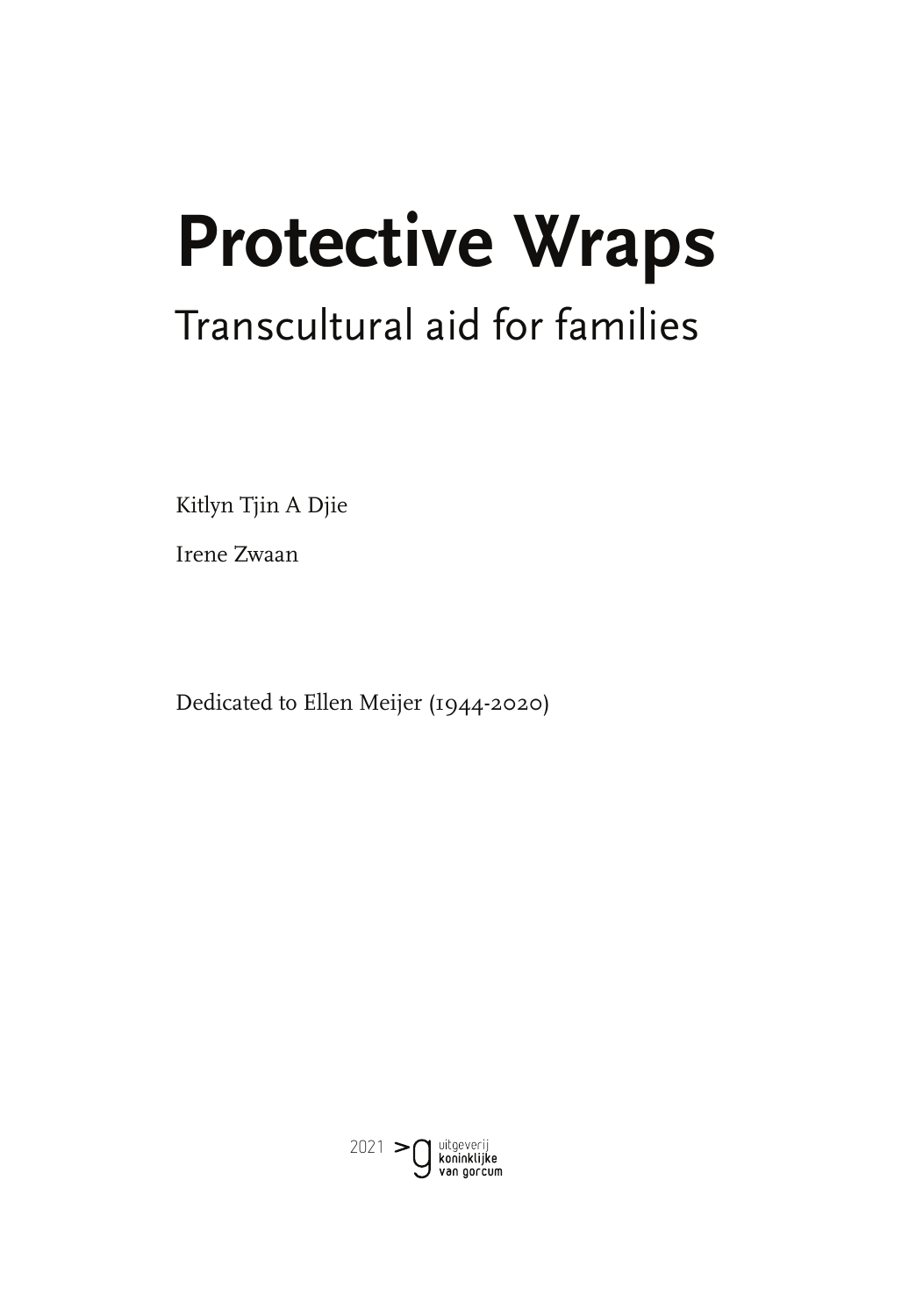© 2021 Royal Van Gorcum B.V., P.O. Box 43, 9400 AA Assen, The Netherlands

All rights reserved. No part of this publication may be reproduced, stored in a retrieval system, or transmitted, in any form or by any means, electronic, mechanical, photocopying, recording, or otherwise, without the prior permission of the Publisher.

NUR 752, 753

ISBN 978 90 232 5784 4

Publisher: Uitgeverij Koninklijke Van Gorcum, Assen, the Netherlands Cover: Renata Zincone, London (UK) Drawing cover: Robin Fiolet (4 years old) Drawing Sankofa: George Schriemer Lay-out: Richard Bos Printing: Royal Van Gorcum, Raalte, the Netherlands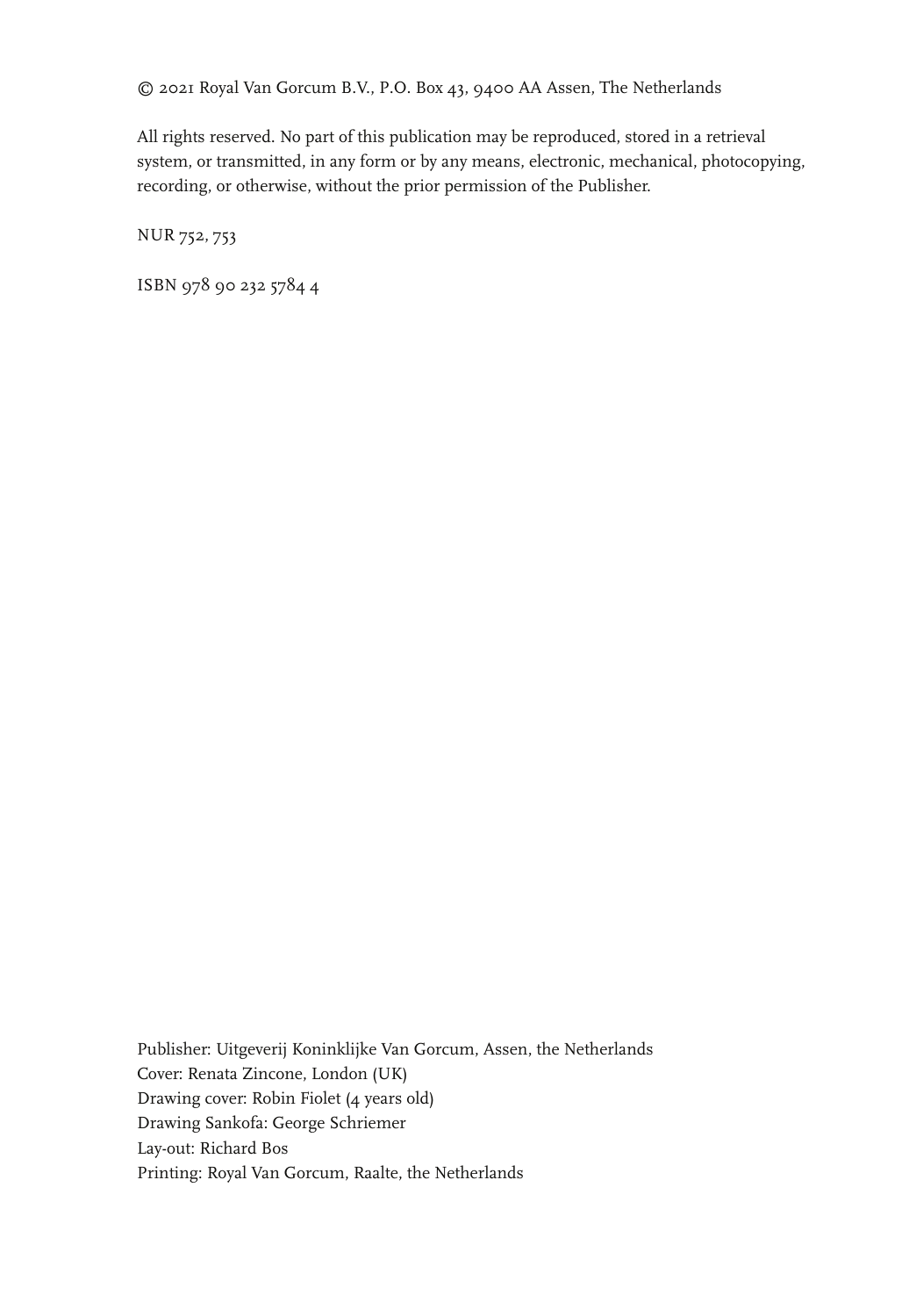## **Content**

| Foreword<br>Justification<br>Introduction<br><b>Reading Guide</b> |                                         | 9              |
|-------------------------------------------------------------------|-----------------------------------------|----------------|
|                                                                   |                                         | 11             |
|                                                                   |                                         | 13             |
|                                                                   |                                         | 17             |
| ı                                                                 | Kitlyn's story<br>Suriname<br>Migration | 17<br>18<br>19 |
|                                                                   | Family Drive                            | 2I             |
|                                                                   | Protective Wrap                         | 23             |
|                                                                   | Finally                                 | 24             |
|                                                                   | Assignment                              | 24             |
|                                                                   | 2 Protective Wraps                      | 25             |
|                                                                   | Origin of 'Protective Wraps'            | 26             |
|                                                                   | Wat exactly is 'Protective Wraps'?      | 27             |
|                                                                   | Compose yourself                        | 29             |
|                                                                   | A biological process                    | 3I             |
|                                                                   | Facilitating 'Protective Wraps'         | 3 <sup>2</sup> |
|                                                                   | Finally                                 | 34             |
|                                                                   | Assignment                              | 34             |
| $\overline{\mathbf{3}}$                                           | <b>Diverse Drenthe</b>                  | 35             |
|                                                                   | Peat and sand                           | 36             |
|                                                                   | Language                                | 37             |
|                                                                   | <b>Extended families</b>                | 39             |
|                                                                   | Noaberschap                             | 39             |
|                                                                   | Coexistence                             | $40^{\circ}$   |
|                                                                   | Working on diversity in Drenthe         | 4 <sub>I</sub> |
|                                                                   | Superdiversity, inclusion and exclusion | 4 <sup>2</sup> |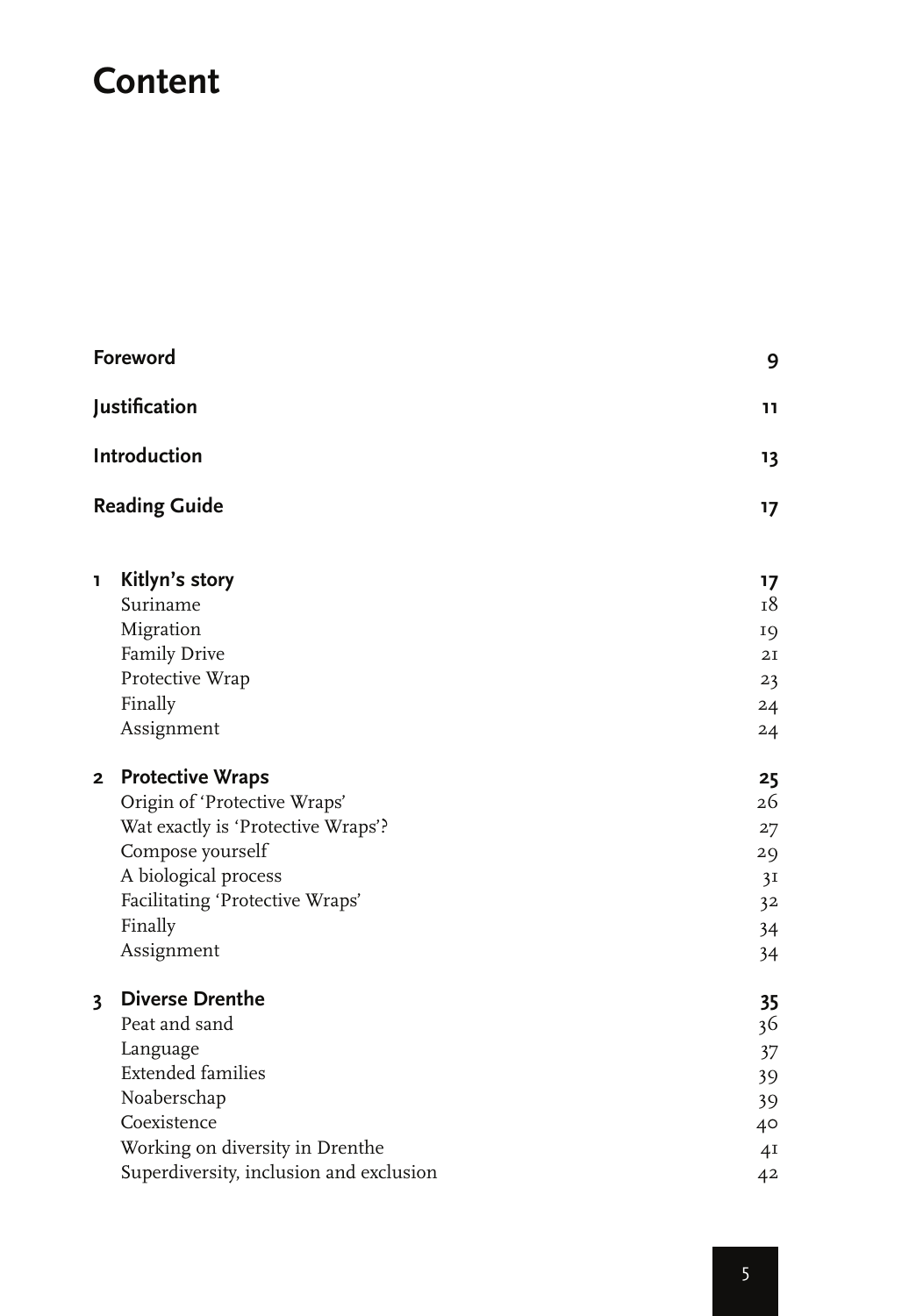|   | Communitas                                   | 44             |
|---|----------------------------------------------|----------------|
|   | Finally                                      | 46             |
|   | Assignment                                   | 46             |
|   | 4 The strength of families                   | 47             |
|   | Two families thrown together                 | 48             |
|   | I-oriented systems and we-oriented systems   | 50             |
|   | The collective we-oriented system            | 50             |
|   | The individual I-oriented system             | 51             |
|   | Communication styles                         | 52             |
|   | Families in the Netherlands                  | 52             |
|   | Parenting in the Netherlands                 | 53             |
|   | Single mothers                               | 54             |
|   | Attention to fathers                         | 55             |
|   | Intergenerational family thinking            | 56             |
|   | Family continuity                            | 57             |
|   | In search of dominant views                  | 58             |
|   | Family story                                 | 58             |
|   | Family as a protective system                | 60             |
|   | Destructive family patterns                  | 6т             |
|   | Finally                                      | 62             |
|   | Assignment                                   | 63             |
|   |                                              |                |
| 5 | Impact of migration                          | 65             |
|   | Migration is a special life phase transition | 67             |
|   | Language                                     | 68             |
|   | Effect of migration on family continuity     | 69             |
|   | Different generations                        | 71             |
|   | Commuting                                    | 73             |
|   | Affronts                                     | 73             |
|   | Protective wraps in the transitional space   | 75             |
|   | The best of both worlds                      | 76             |
|   | Finally                                      | 77             |
|   | Assignment                                   | 77             |
| 6 | Intercultural competencies                   | 79             |
|   | Knowledge of your own cultural baggage       | 80             |
|   | Knowing the Other                            | 83             |
|   | Sacred cows                                  | 83             |
|   | Switching perspectives                       | 84             |
|   | Hidden dimensions                            | 86             |
|   | Communicating with compassion and empathy    | 8 <sub>7</sub> |
|   |                                              |                |
|   | Finally                                      | 90             |
|   | Assignment                                   | 90             |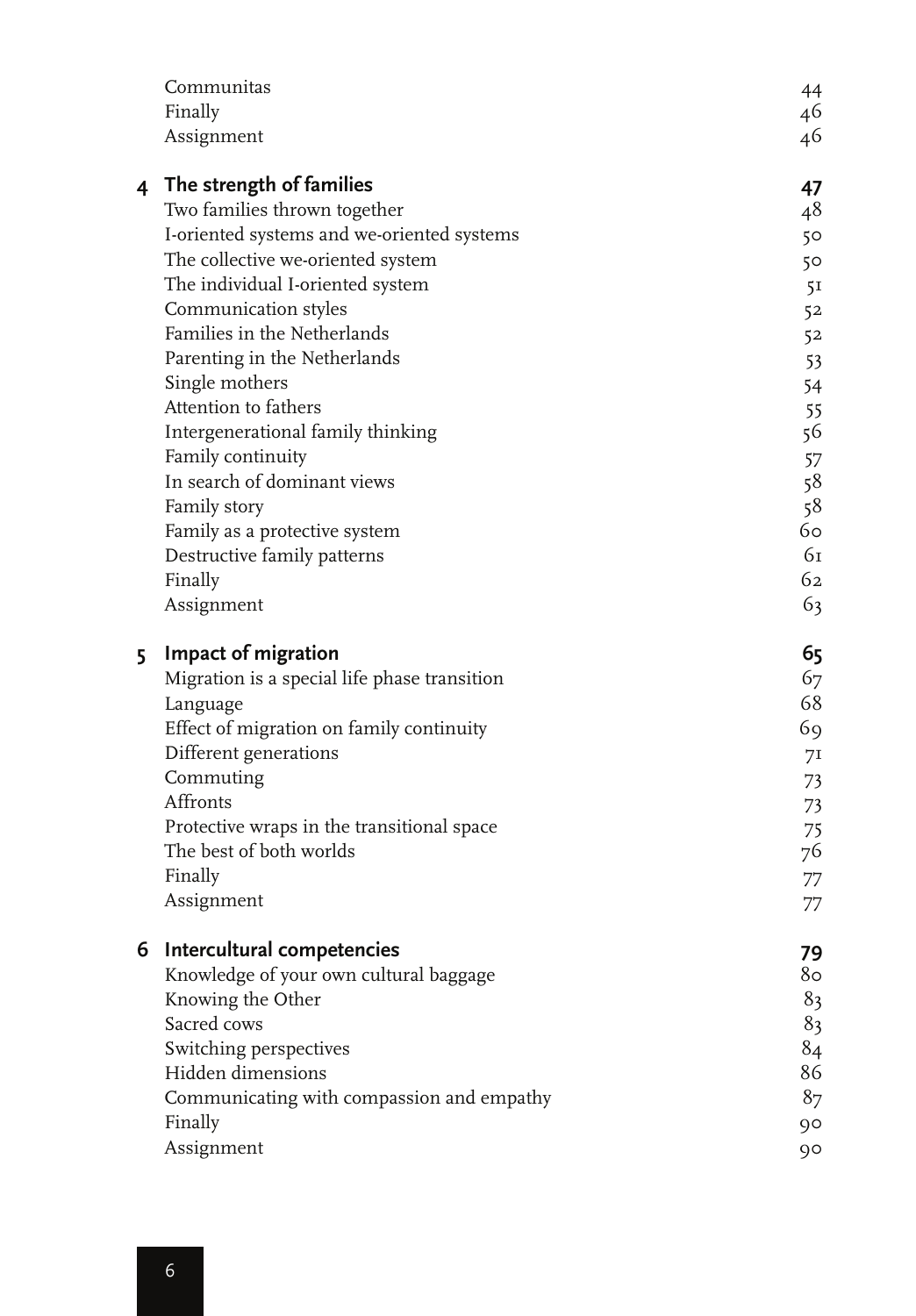| 7 | Instruments for the intercultural dialogue                                   | 91              |
|---|------------------------------------------------------------------------------|-----------------|
|   | Genograms                                                                    | Q <sub>2</sub>  |
|   | Contextual questions                                                         | 97              |
|   | The lifeline                                                                 | 98              |
|   | <b>TOPOI</b>                                                                 | 99              |
|   | Combining TOPOI with genograms                                               | TO2             |
|   | Life story                                                                   | IO2             |
|   | Testimony                                                                    | 104             |
|   | Finally                                                                      | 106             |
|   | Assignment                                                                   | <b>тоб</b>      |
| 8 | New perspective in care                                                      | 107             |
|   | All the elements of the model in a row                                       | 108             |
|   | What distinguishes 'Protective wraps'?                                       | <b>TTO</b>      |
|   | Dominant discourse                                                           | <b>TTO</b>      |
|   | The relationship                                                             | III             |
|   | Continuity                                                                   | II <sub>2</sub> |
|   | Unorthodox solutions                                                         | II4             |
|   | How does 'Protective wraps' relate to regular approaches in care?            | II5             |
|   | How does 'Protective wraps' relate to the requirements of new style welfare? | II7             |
|   | The organization as 'Protective wrap'                                        | <b>I2O</b>      |
|   | Sankofa                                                                      | <b>120</b>      |
|   | Assignment                                                                   | 12I             |
|   | <b>Word of thanks</b>                                                        | $122$           |
|   | About the authors                                                            | 124             |
|   | Literature                                                                   | 125             |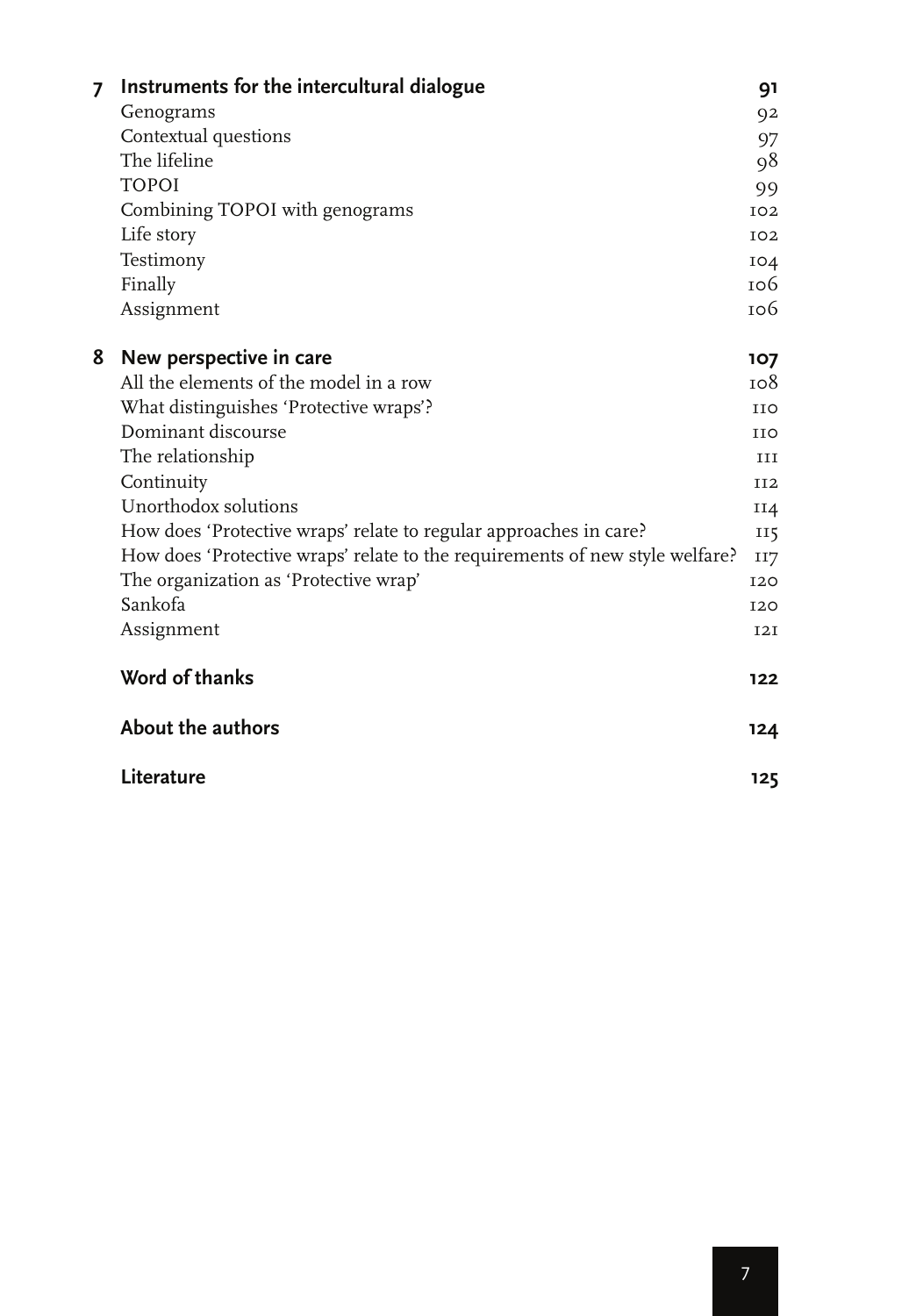### **Foreword**

In 2016 it's once again time for a revised edition. I am glad that this book continues to be a great and lasting source of inspiration for anyone committed to working in the care sector in an honest and non-judgmental way.

The book is the result of a project of Bureau Jeugdzorg Drenthe (youth care agency in the province of Drenthe). All its employees have with great dedication been working on carrying out a special assignment, which in actual fact should not be 'special', but should be normal and continuous: providing truly accessible and well-functioning care for all parents and children in Drenthe, including those who are migrants or Dutch with migrant backgrounds.

As a project team, we knew that quite a lot had been written already about transcultural work. However, we wanted to augment the range of publications with one based on practice and focused on the core of transcultural work for care workers themselves.

In the context of the transcultural work project, Kitlyn Tjin A Djie has trained many workers, both within Bureau Jeugdzorg Drenthe and at our chain partners. The province of Drenthe has been of great support in putting the diversity policy issue high on the agenda.

During the training sessions, the tremendous amount of personal knowledge and experience of case managers, family guardians and care workers became apparent. In their unconscious form, personal experiences sometimes turn out to create barriers in contacts with others. Once brought to light, however, these personal life experiences of course also prove to be the very source for establishing real contact, on a human level and irrespective of belief, history or race.

How to tap into this source, that's what this book is essentially about. This means that it is not a technical treatise on models and methods. It is about knowing and acknowledging your own history, and on that basis dispensing with preconceived ideas and seeking real dialogue with the other person. Even in stressful and hazardous situations.

At a time when imposing norms on 'foreigners' seems to occupy a fairly central position, this choice is as brave as it is necessary. To add to this, I believe that the core of intercultural work is in fact perfectly organically connected to the solutionoriented and systemic approach, to which we have been committed for years in youth care in Drenthe.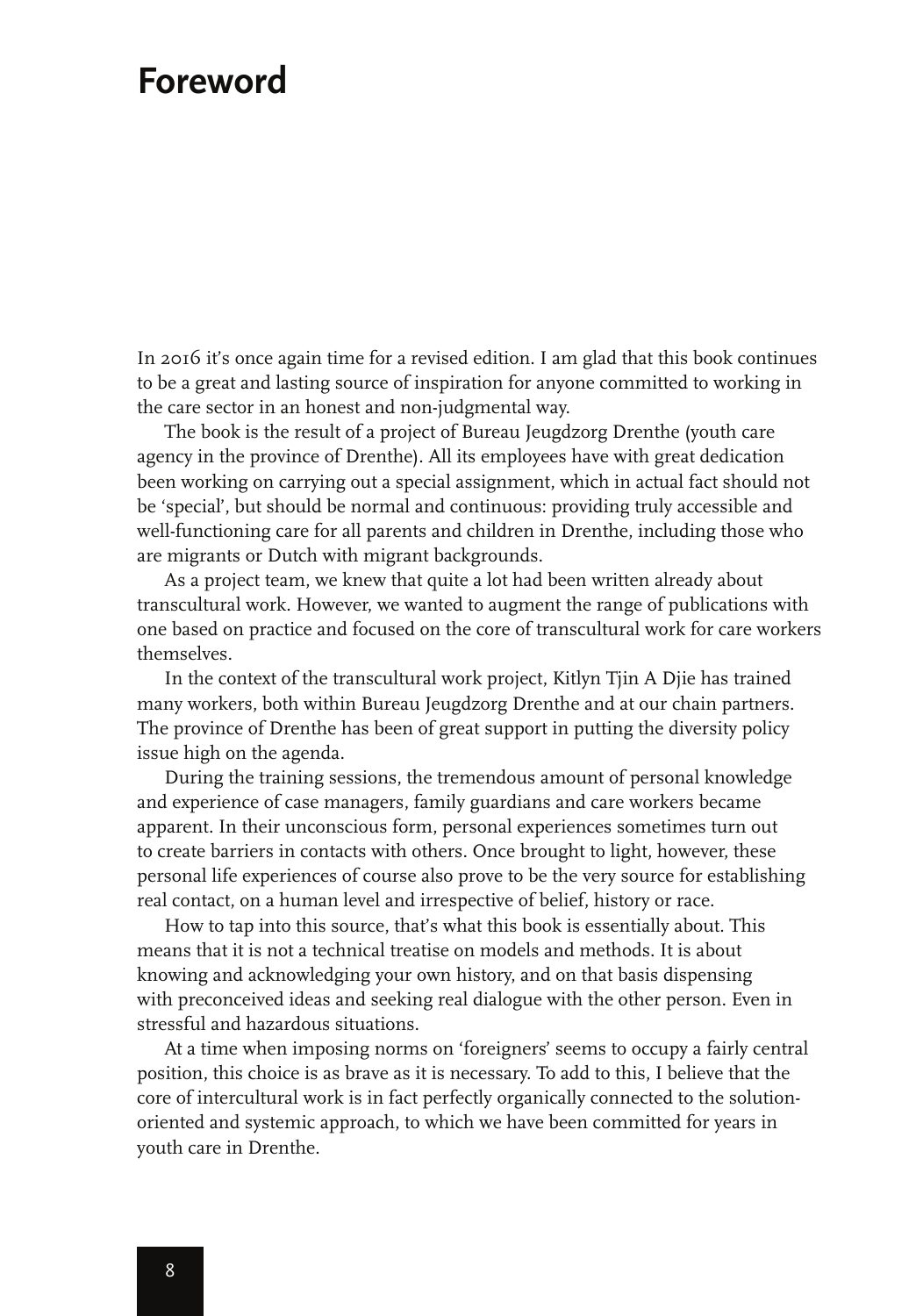I would sincerely like to thank Irene Zwaan and Kitlyn Tjin A Djie for having written this book and in doing so having made the power of protective wraps accessible to professionals throughout the country. I would equally like to thank all our people who have contributed and who have made their stories available in order to share their experiences with their colleagues now and in the future.

Cees Wierda *Director Bureau Jeugdzorg Drenthe*

*This book was written as part of the more comprehensive transcultural relief project, in which attention was paid to improving the connection between professional care and existing (family) cultures.*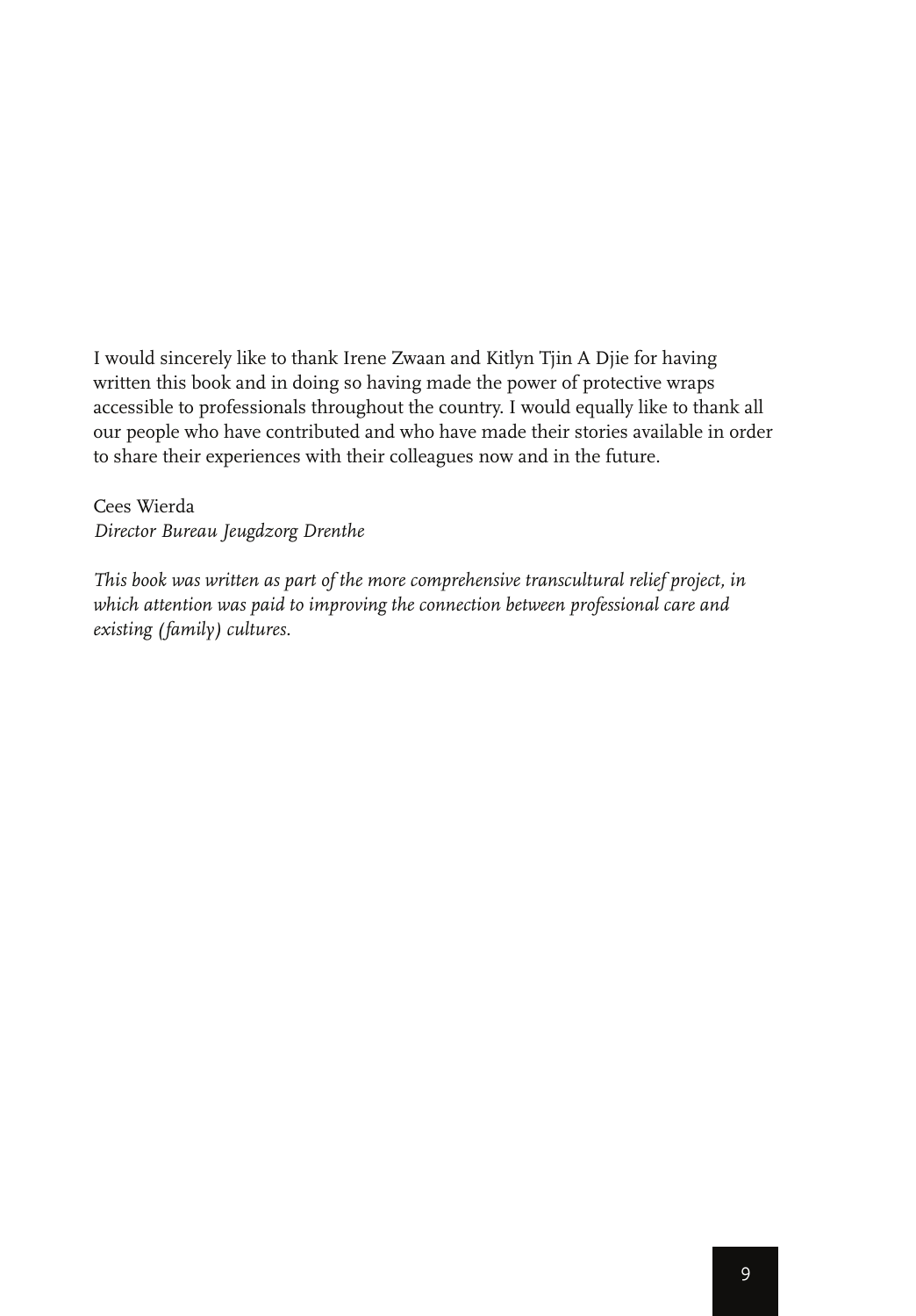## **Justification**

This book reflects the views of Kitlyn Tjin A Djie on how to bring out the best in children, particularly migrant children, in youth care. Her philosophy is based on her own life story and her experiences. She supports her ideas with theoretical concepts from anthropology, intercultural communication and system therapy.

Kitlyn uses her own story and the stories of others to substantiate her ideas. In the anthropological and social sciences, the use of personal stories to underpin certain beliefs is also known as the narrative approach. The principle of the narrative approach is that in the stories of people and in the language they use to tell these stories, certain ideas relating to a theme are expressed. Stories illustrate the complexity and diversity of ideas and realities. The narrative method gives people a voice; it ascribes value to the story. It gives meaning to the knowledge of those concerned and places this knowledge in the light of a greater whole.<sup>1</sup> There are numerous ways of presenting and analyzing narratives. There are no real formal rules. You cannot be objective in using narratives in order to substantiate theories. What you can do is draw plausible conclusions if a number of stories point in the same direction. The stories in this book bridge the gap between theory and practice. Kitlyn's own life story led to certain views. She looked for the theory to corroborate these. This theory is subsequently illustrated with stories from third parties.

This book presents the ideas and beliefs of Kitlyn Tjin A Djie. It does not always provide a platform for nuance. And because her views are so interwoven with her own story and experiences, she herself is also prominently present in the chapters.

No ready-made blueprint or prefab solutions are provided in this book. It is intended to offer a new perspective on reality, different from the one you have been accustomed to up till now. This might just raise more questions than it provides answers, but it will certainly make you think. And hopefully it will help you put those case studies where initially you could see no way out in a different perspective, enabling you to give a new direction to solutions.

Most of the stories in this book were told by Kitlyn and by employees of Bureau Jeugdzorg Drenthe. Aspects in the stories that might lead to recognizability such as names, place names, problems and country of origin of clients have in most cases been altered.

Does, M. van den en A. Arce (1998), 'The value of narratives in rural development projects. A case from Equador', *Journal of agricultural education and extension*, vol. 5, nr. 2, pp. 85-98.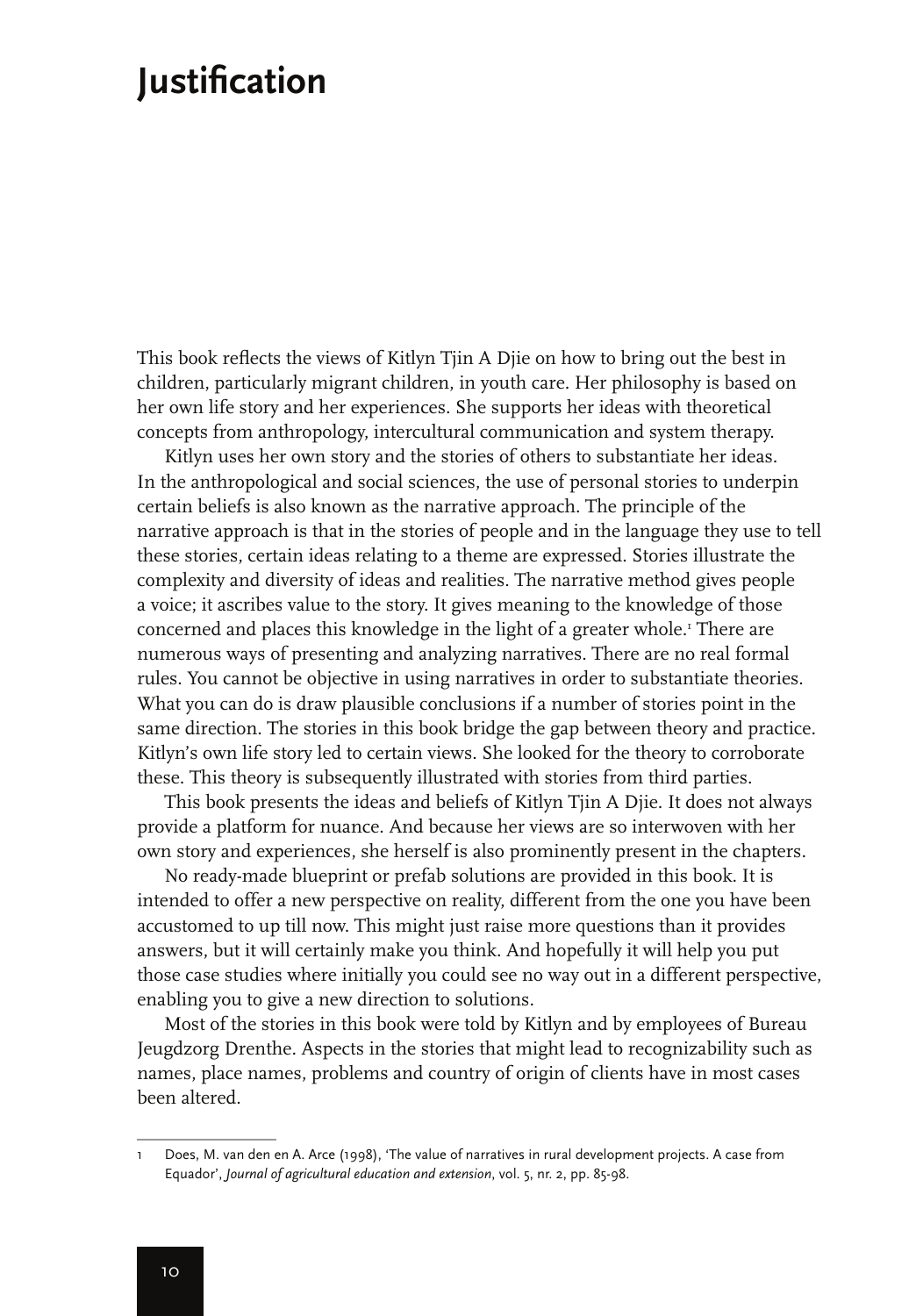## **Introduction**

This is a book about Kitlyn Tjin A Djie, transcultural system therapist. Kitlyn uses her own story, her family history, in order to show why intergenerational family thinking is so important in the provision of care. And how collective family systems function. Kitlyn's story is about diversity, migration and moving back and forth between contexts and cultures. She herself is a migrant from Suriname (former Dutch colony) with Chinese, Vietnamese, Portuguese, Creole and German blood. She originates from Jewish, Catholic and Protestant traditions**.** Her father stemmed from a patriarchal system, her mother from a matriarchal one. To this day, her family lives all over the world. If there is one person who knows what she's talking about on the subject of diversity, it's Kitlyn. Kitlyn is married to a Dutchman. She has two adult sons and seven grandchildren. She knows better than anyone that it takes certain skills to keep the door open for dialogue with 'the Other'<sup>2</sup>. She calls attention to the consequences of migration. She offers tools for the care worker to contribute to the welfare of those who have lost their way as a result of a life phase transition such as migration. To achieve this, it is essential to switch between cultures, to look at things from different angles and to set aside sacred cows. In order to be able to do that, some knowledge about the other person is required, such as culture, family structure, traditions. But more than that, care workers must be aware of their own cultural stock-in-trade. They must be able to deploy a personally vulnerable part of themselves to allow for genuine contact with the client. Different strategies and methodologies can be of assistance in this respect. It is important to look for protective wraps for the client. 'Protective Wraps' is a term for providing protection by wrapping someone in familiar circumstances. Rituals, photographs, bringing back experiences from the past, creating situations to offer some safety and warmth in a difficult phase of someone's life.

This is also a book about the province of Drenthe, with its very diverse social landscape. There are many rural areas and relatively few cities. There is a peat culture and a sand culture. There is the history with the Moluccans (inhabitants former Dutch colony), the train hijacking (see chapter 3). Drenthe has its own traditions, its 'noaberschap' (the unwritten rule to always help your neighbors), the villages with greens surrounded by farms, but also the dolmens, the war, the secrets, the poverty. In Drenthe, different dialects are associated with different cultures.

<sup>2</sup> Levinas, E (English 1969) *Totality and Infinity: An Essay on Exteriority*. Pittsburgh: Duquesne University Press.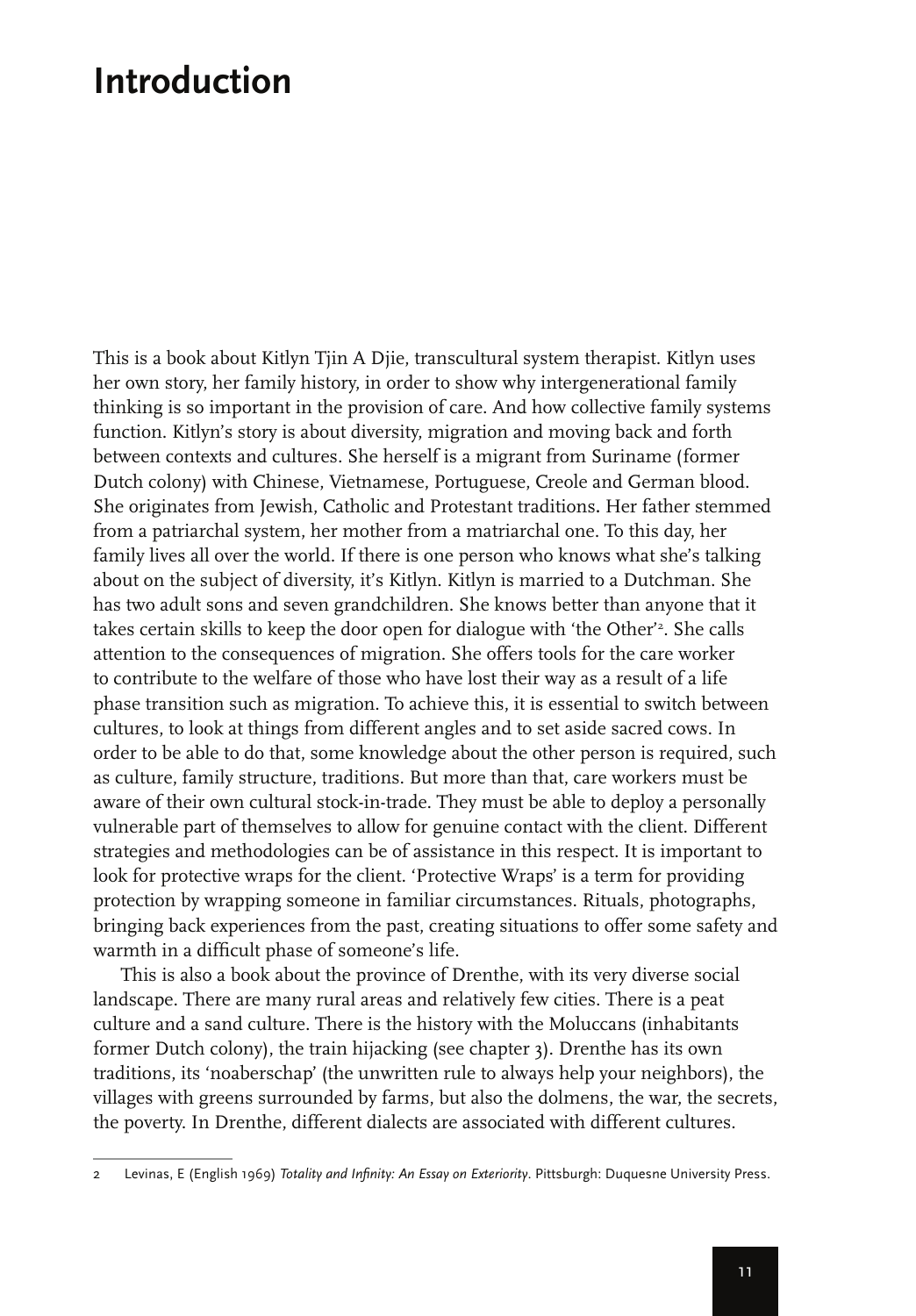Drenthe is beautiful, Drenthe is wide and complex. Drenthe offers an attractive environment that illustrates how an original Dutch culture can carry diversity within it, and how the different Dutch cultures can interact. It is also revealed how it relates to the consequences of immigration. In this book, Drenthe represents a small part of the Netherlands. Because each province has its own history and cultural characteristics.

Bureau Jeugdzorg Drenthe wants to be accessible to all young people. That is why in 2005 a diversity project was launched, in which Kitlyn partook. At the time, she trained all Bureau Jeugdzorg Drenthe employees in transcultural communication. As a result, they were better equipped to deal with clients who 'speak a different language' from that of the care worker. Her trainings were like a warm bath. Without tools or programs, she lures participants into a kind of extended personal conversation, during which everyone tells fascinating stories. As one of them put it: "Alignment with the family stories of the other participants is the best teacher. To be aware of your own cultural heritage makes you a good care worker." Bureau Jeugdzorg Drenthe had positive experiences with Kitlyn's philosophy and working method. That is why in 2006, Irene Zwaan and Kitlyn Tjin A Djie were asked to write this book, of which the first edition appeared in 2007.

In addition to Kitlyn's stories and theories, the experiences and stories of the employees of Bureau Jeugdzorg Drenthe are recorded in this book. In Drenthe it is demonstrated that the intercultural dialogue not only applies to migrants. Wherever there are differences, wherever there is diversity in the broadest sense of the word, attention should be given to intercultural communication. This includes the communication between men and women, young and old, protestant and catholic, employer and employee, care worker and client; in short, this way of thinking is valuable in all forms of communication.

This book can be read as a novel, a storybook. In her work with migrants, Kitlyn started off with her own story, her intuition and experiences. She was convinced that in order to help children who end up in the care sector, white Dutch mindsets don't work. Subsequently, she found the accompanying theory. This book, too, starts off with the story. The story of Kitlyn and the stories of Bureau Jeugdzorg Drenthe employees. Together, the stories paint a model. 'Protective Wraps' is a model in which different theoretical concepts provide tools for shaping the dialogue with the unknown stranger in an honest and human way.

#### **Addition to the 4th revised edition**

The Dutch version of *Protective Wraps, transcultural aid for families* was born in Drenthe, after which it took off and landed in various places throughout the country. There have been a number of developments, some of which are worth mentioning here.

An important impulse, for example, was that at the presentation of the book in Assen, capital of the province of Drenthe, several organizations joined forces to establish the platform Protective Wraps in Drenthe. This platform, consisting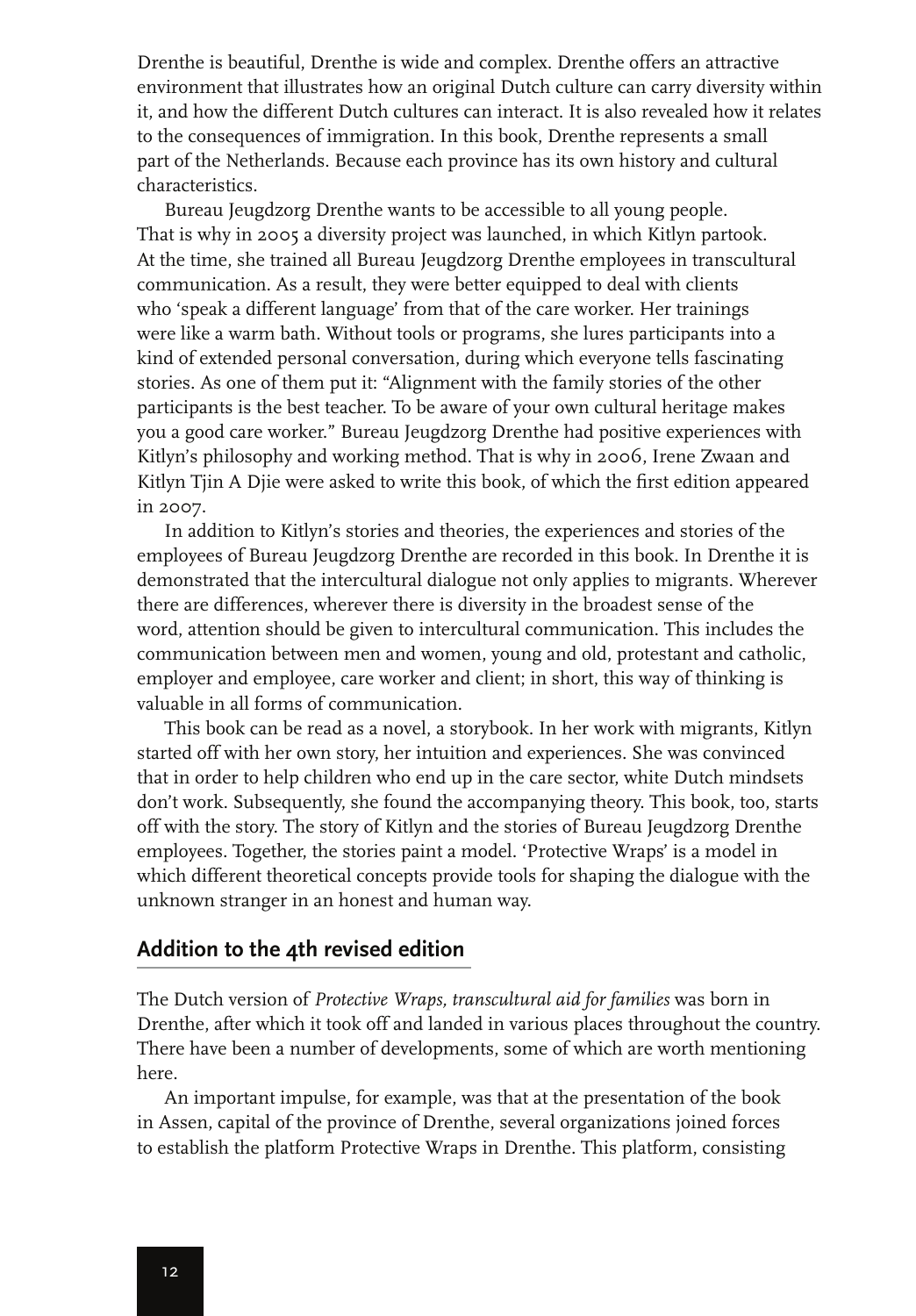of organizations for education, care and welfare work, has made an important contribution to the distribution of Protective Wraps in the rest of the Netherlands.

Supported by a European grant, an implementation study was carried out at seven organizations in the western part of the country, with very positive results. As a foundation for this study, PIONN (management consultancy) has developed and defined a scientific substantiation for the working model of protective wraps, which can be found on the website.

The protective wraps model is taught as a social studies subject in higher professional education. Various organizations across the country are trained in working with protective wraps.

The province of Utrecht has deployed protective wraps at eight youth care institutions, with a view to lowering thresholds for migrant children and their families. Research conducted by Forum into the impact of the project showed that there was a high appreciation for protective wraps among the participants in the training courses. The cultural sensitivity of care workers turned out to have increased significantly.

Gradually, we started putting up a house around our work: Bureau Beschermjassen (Protective Wraps Agency). Through this agency we offer training courses: basic trainings for beginners as well as trainings for those who want to teach the model to others. Kitlyn also gives lectures, workshops and in-company trainings throughout the country, meant for everyone who wants to create scope for diversity at work.

From time to time we receive comments on the fact that the book is focused too much on migrants. In such cases we argue that there is very little literature to be found on the influence of migration on family continuity in we-oriented systems, and that this book fills the gap. We also receive many positive signals regarding the major role played in the book by the provincial context of Drenthe. After all, many care providers working in cities in the northwestern Netherlands themselves have roots in the provinces of Zeeland, Limburg, Groningen or Friesland.

The protective wraps model contains a number of theoretical as well as practical elements. Everyone, regardless of personal or professional background, can make use of it. Apart from care workers, the participants at the training sessions include police officers, theater makers, midwives, civil servants and university college teachers. It's all about safety at the workplace, knowing your history, doing justice to yourself and establishing relationships with others based on your contact with yourself. No fixed methodology is entailed; everyone can set to work with it right away. At the same time, this occasionally makes it difficult to generate exposure. Databases for effective interventions, subsidizers and governments require SMART descriptions. The protective wraps model does not easily fit into such a demarcated frame. Which is precisely the strength of the model.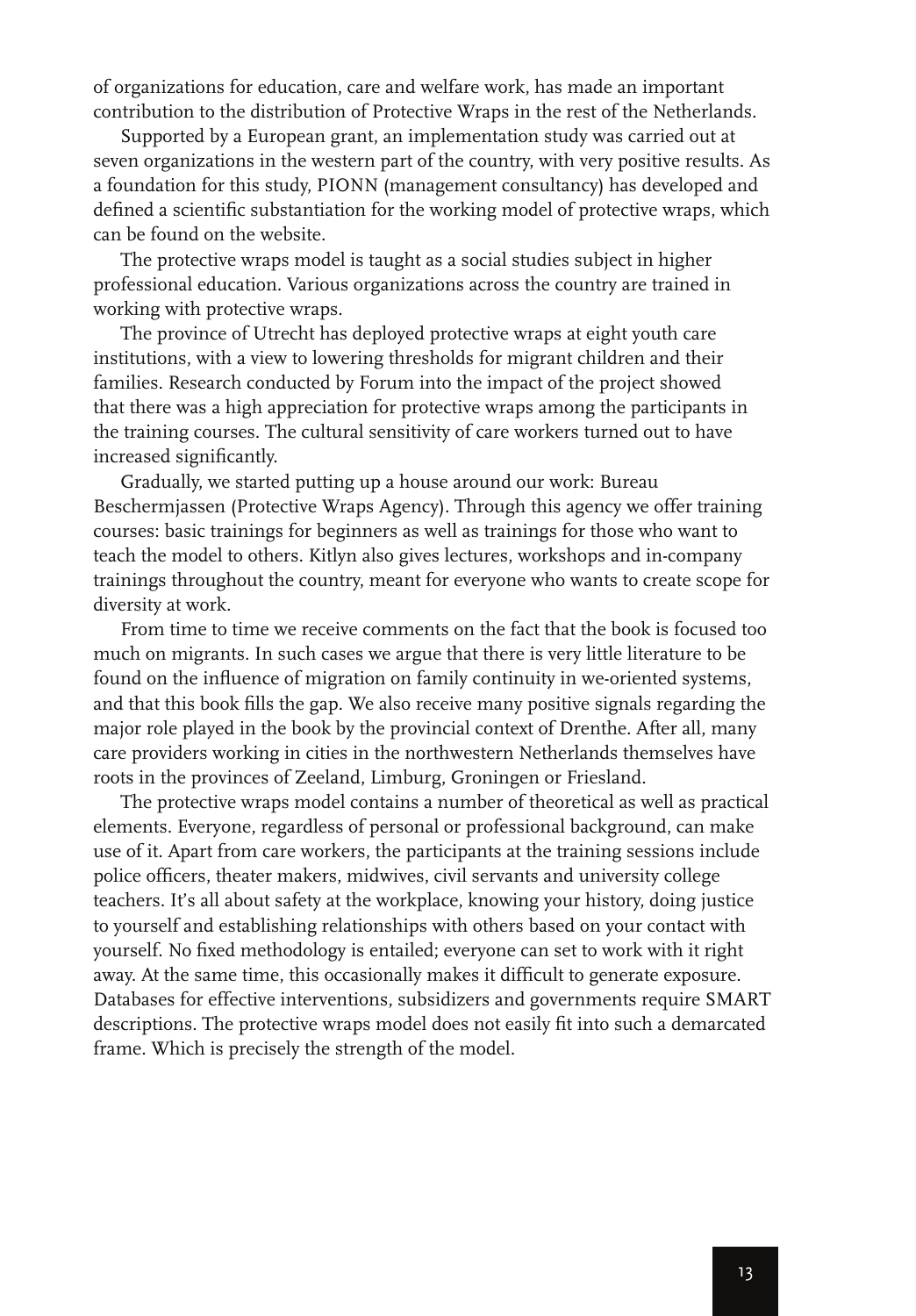#### **Addition to the 5th revised edition**

The transition in youth care has led to all kinds of district teams and low-threshold facilities, where boundaries that previously existed between disciplines and organizations are less pronounced, and professionals reinforce each other instead of following separate tracks.

In 2015, Kitlyn was commissioned by the municipality of Amsterdam and Amsterdam University of Applied Sciences to provide Protective Wraps training courses to all the *Samen Doen* teams (secondary care teams for the support of families with complex problems) in the city. As usual, there were eye-openers, in particular with regard to the influence on both the professional and the client of family, history and culture over several generations. And when the entire team looked at one particular case with the aid of a genogram and lifeline, they were pleasantly surprised to note their collective knowledge and the added value of looking at case histories in that way. It became clear, for example, that the root of the problem was not a no-good child, but a family with a history of loss and ruptures, causing one parent to suffer from depressions, the other taking refuge in alcohol and the elder brother developing a gambling addiction. All those individual problems have a joint source, which is anchored in history. So it pays for all of us together to look at the one case. The participants in the training virtually always returned home cheerfully: "From now on we will see things in a different light and ask different questions!"

On balance, almost ten years after the first edition, we can conclude that the protective wraps model increasingly fits in with the framework of today's society, in which the government is focusing more and more on citizen participation and individual strength. However, the fact that an entire family history is involved remains a blind spot, both in case histories and in your conduct as a professional. This means that we will continue our mission with a great deal of passion and conviction, and that we have much pleasure in presenting this revised 5th edition to the world.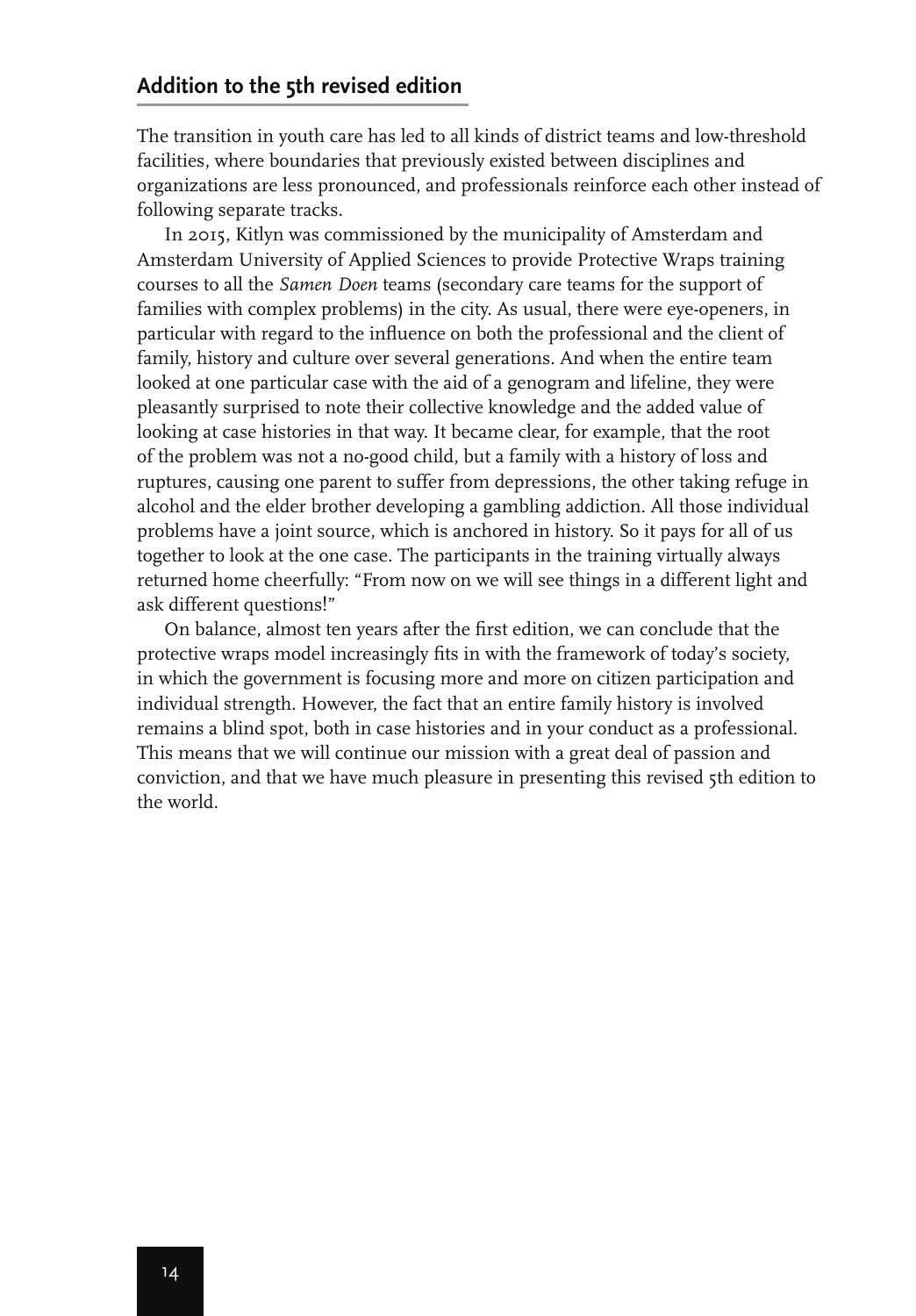## **Reading Guide**

#### **Chapter 1: Kitlyn's story**

Kitlyn tells her life story. She talks about her experiences in Suriname, her migration, and the issues she comes across as a Surinamese in the Netherlands. Her personal and professional findings have resulted in 'Protective Wraps'. The ingredients in this book can all be traced back to her story as told in this chapter.

#### **Chapter 2: Protective Wraps**

This chapter is about 'Protective Wraps'. By means of the protective wraps model, people who are in an important life phase transition, as is the case with most of the clients in youth care, are embedded in the group or culture. Looking for anchors, pillars of support, rituals or equivalents from the past helps people to compose themselves and to resume their lives.

#### **Chapter 3: Diverse Drenthe**

This chapter is about the social, cultural and historic landscape of Drenthe. Experiences of care workers in Drenthe show the extent to which 'Protective Wraps' achieves alignment in the province. By zooming in on Drenthe, it is made visible how one small part of the Netherlands itself contains diversity and how 'the Other' is dealt with here. You also receive tools to help you unravel diversity in different contexts.

#### **Chapter 4: The power of families**

Families have a self-healing capacity. Because this frequently is a blind spot for care workers, attention is paid to how families function, making a distinction between family systems directed towards the individual, such as those in the Netherlands, and the more collectively oriented family systems of non-Western migrants.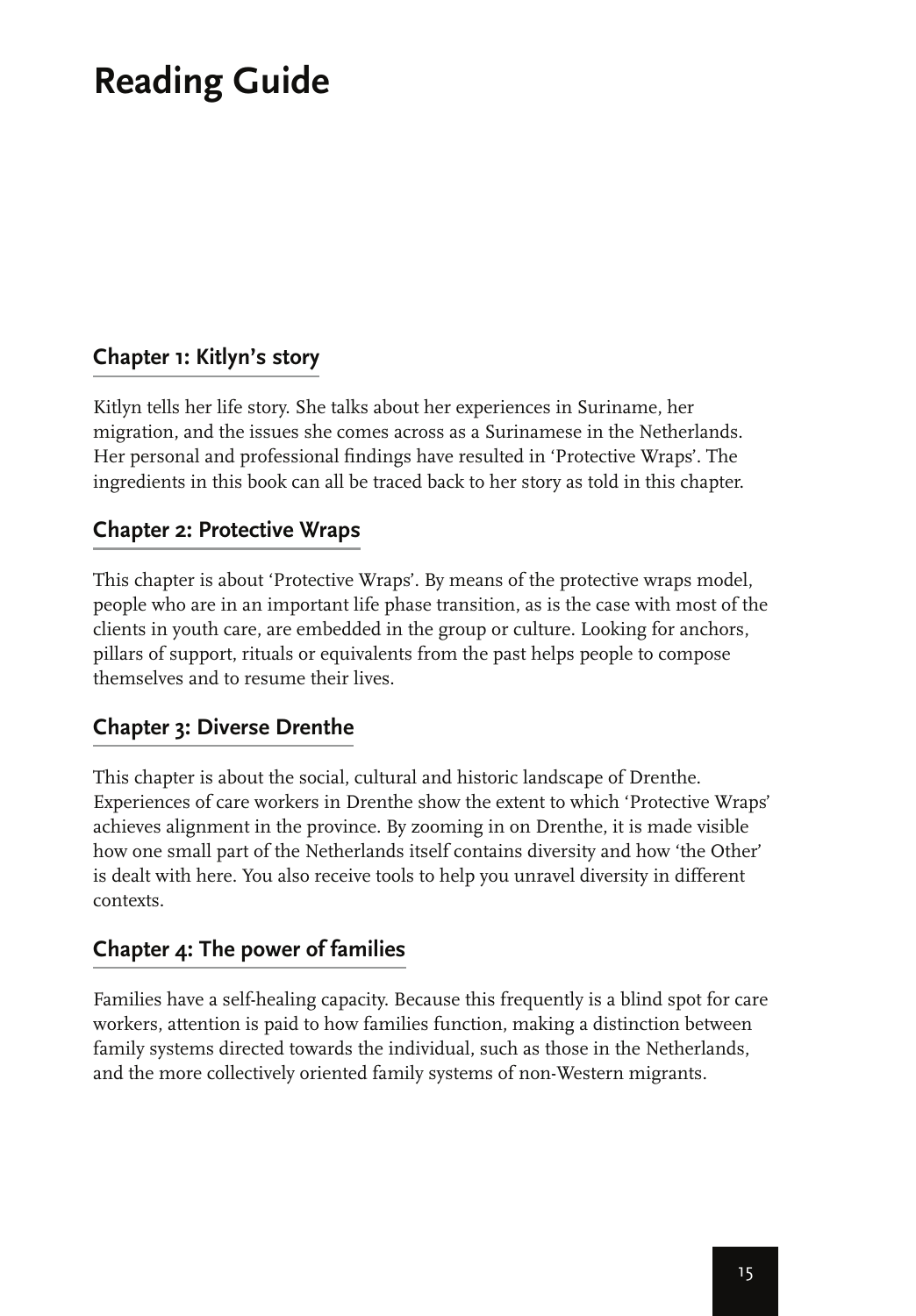#### **Chapter 5: Impact of migration**

Migration has a major impact on people from collective systems, partly because it affects the continuity of the functioning of the extended family. Herein lies a large part of the causes of problems in families. This chapter provides an insight into the consequences of migration, so that as a care worker you can take this into account.

#### **Chapter 6: Intercultural competencies**

This chapter provides an overview of the intercultural competencies required for an open dialogue with 'the Other'. This involves knowledge of your own cultural baggage and that of the other person. You should be aware of your sacred cows in order to be able to keep switching perspectives. Empathy and compassion are basic requirements in intercultural communication. Finally, you should be aware of the fact that there are always blind spots in communication.

#### **Chapter 7: Tools for intercultural dialogue**

A number of tools are discussed that can be used in the contact between the care worker and the client. Subjects addressed are working with genograms, making a visual overview of the history and structure of an extended family. The lifeline helps to get an idea of important life phase transitions. Attention will be paid to TOPOI, an analysis model for communication. Working with contextual questions, life stories and testimonials will also be discussed.

#### **Chapter 8: New perspective on the provision of care**

'Protective Wraps' offers a new perspective on the care practice. This chapter examines how it relates to conventional views on the provision of care. It also describes how it fits in with existing methodologies such as Signs of Safety, the Solution Focused Approach and the Family Network Consultation. In addition, we will discuss how it relates to the beacons of New Style Welfare.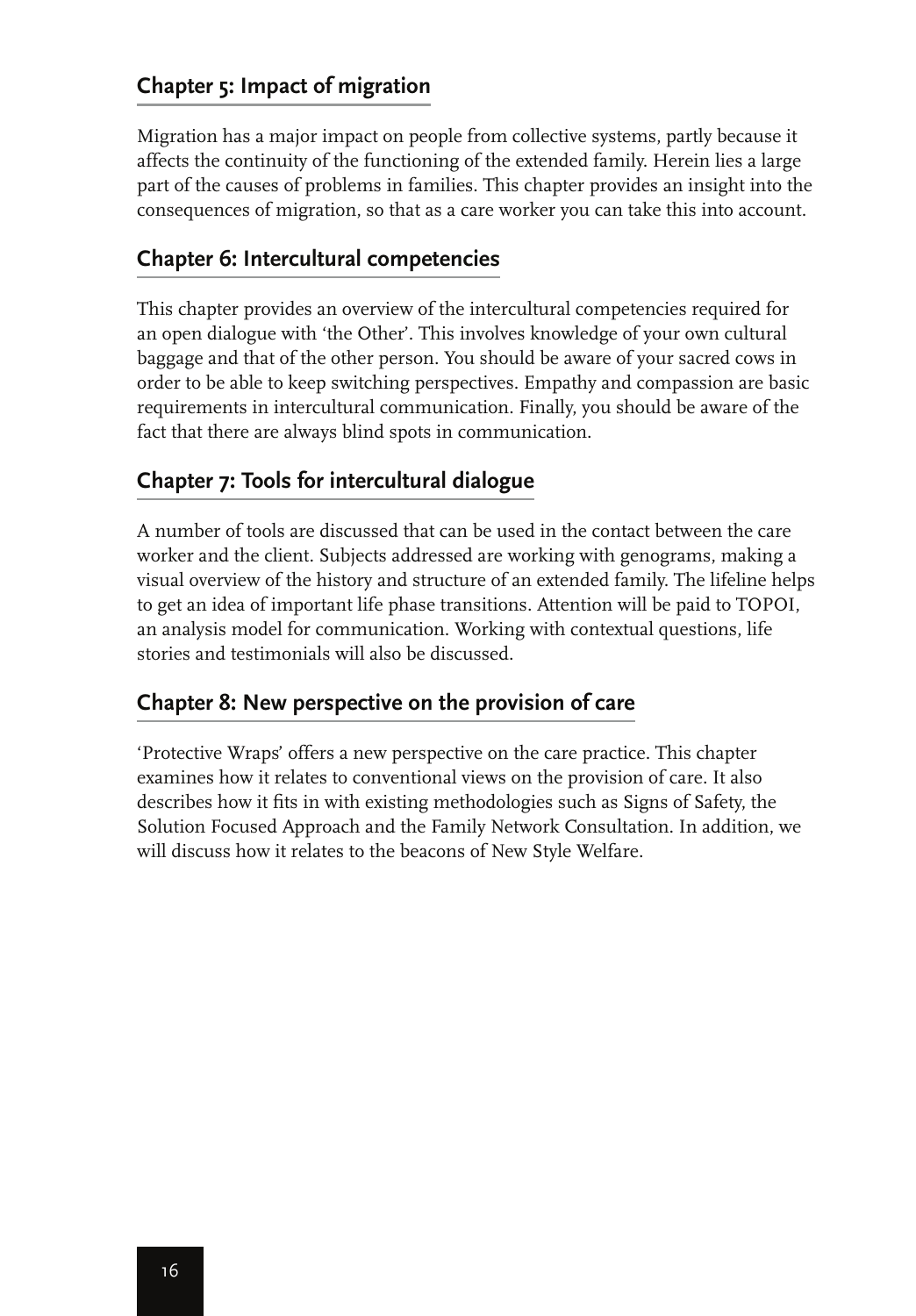# **1**

# **Kitlyn's story**

**Kitlyn Tjin A Djie understands the art of breathing life into theoretical concepts. She does this by examining her own life story like an anthropologist. In this way she invites others to discover their own story. To look at the history and structure of their own family. Because their own story provides them with tools in the dialogue with the Other.**